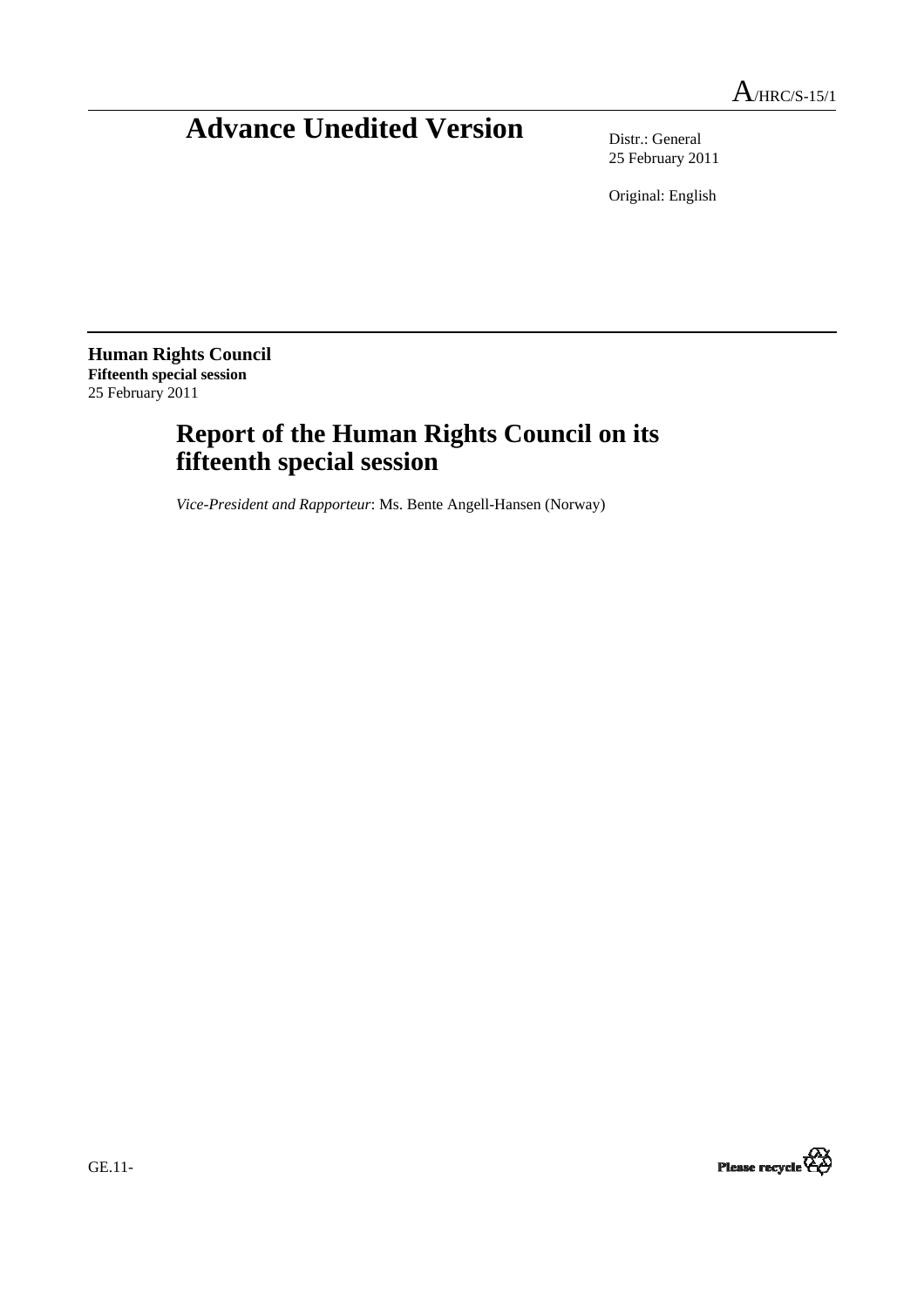## Contents

| Chapter |                | Paragraphs | Page |  |
|---------|----------------|------------|------|--|
| I.      |                |            |      |  |
|         | $S-15/2.$      |            |      |  |
| П.      |                |            |      |  |
|         | А.             |            |      |  |
|         | <b>B.</b>      |            |      |  |
|         | C.             |            |      |  |
|         | D.             |            |      |  |
|         | Е.             |            |      |  |
|         | $\mathbf{F}$ . |            |      |  |
|         | G.             |            |      |  |
| Ш.      |                |            |      |  |
| Annex   |                |            |      |  |

List of documents issued for the fifteenth special session of the Human Rights Council................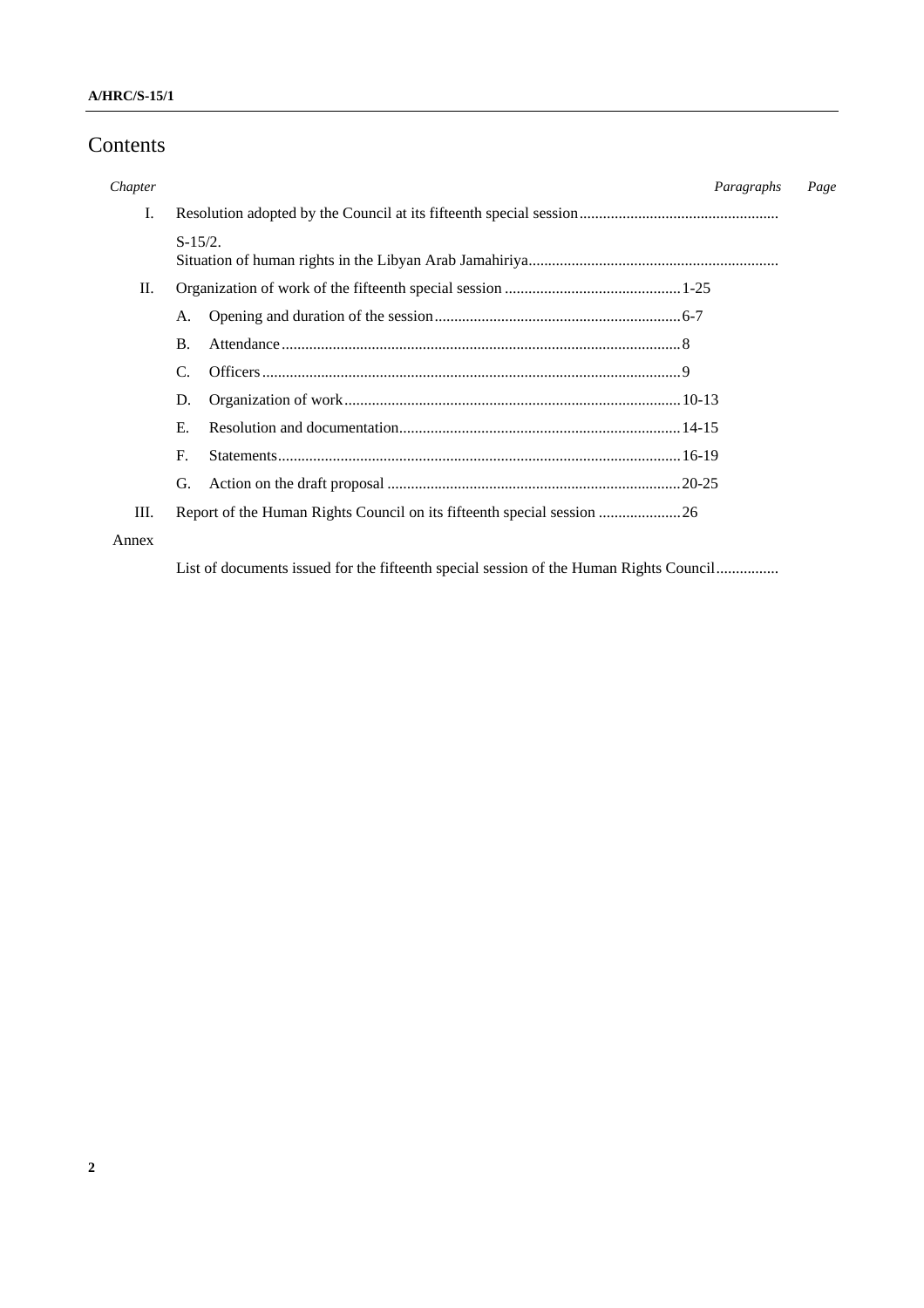### **I. Resolution adopted by the Council at its fifteenth special session**

## **S-15/1. Situation of human rights in the Libyan Arab Jamahiriya**

*The Human Rights Council*,

*Reaffirming* the Charter of the United Nations, the Universal Declaration of Human Rights, and relevant international human rights instruments, and relevant international law,

*Recalling* General Assembly resolution 60/251 of 15 March 2006,

*Recalling* further Council resolution 5/1 and 5/2 of 18 June 2007,

 *Expressing* deep concern at the deaths of hundreds of civilians and rejecting unequivocally the incitement to hostility and violence against the civilian population made from the highest level of the Libyan government;

*Reaffirming* that all States have an obligation to protect the rights to life, liberty and security of the person,

 *Reaffirming also* the responsibilities of all States, in conformity with the United Nations Charter, to respect human rights and fundamental freedoms for all,

*Reaffirming further* that all Member States of the United Nations Human Rights Council should uphold the highest standards in the promotion and protection of human rights and that the United Nations General Assembly may suspend the rights of membership in the Council of a member that commits gross and systematic violations of human rights;

*Supporting* the statements made by the Secretary-General of the United Nations and by the United Nations High Commissioner for Human Rights, in particular the latter's statement of 22 February 2011 calling for international investigation into Libyan violence and justice for victims;

 *Supporting also* the Press Statement of the United Nations Security Council on Libya of 22 February 2011,

*Also* s*upporting* the statement issued by the Council of the League of Arab States of 22 February 2011, the statement of the Secretary General of the Organisation of Islamic Conference of 20 February 2011, the communiqué of the 261th Meeting of the Peace and Security Council of the African Union, and the relevant conclusions of the European Union Foreign Affairs Council of 21 February 2011;

 1. Expresses deep concern with the situation in Libya, *strongly condemns* the recent gross and systematic human rights violations committed in Libya, including indiscriminate armed attacks against civilians, extrajudicial killings, arbitrary arrests, detention and torture of peaceful demonstrators, some of which may also amount to crimes against humanity;

 2. *Strongly calls upon* the Government of Libya to meet its responsibility to protect its population, to immediately put an end to all human rights violations, to stop any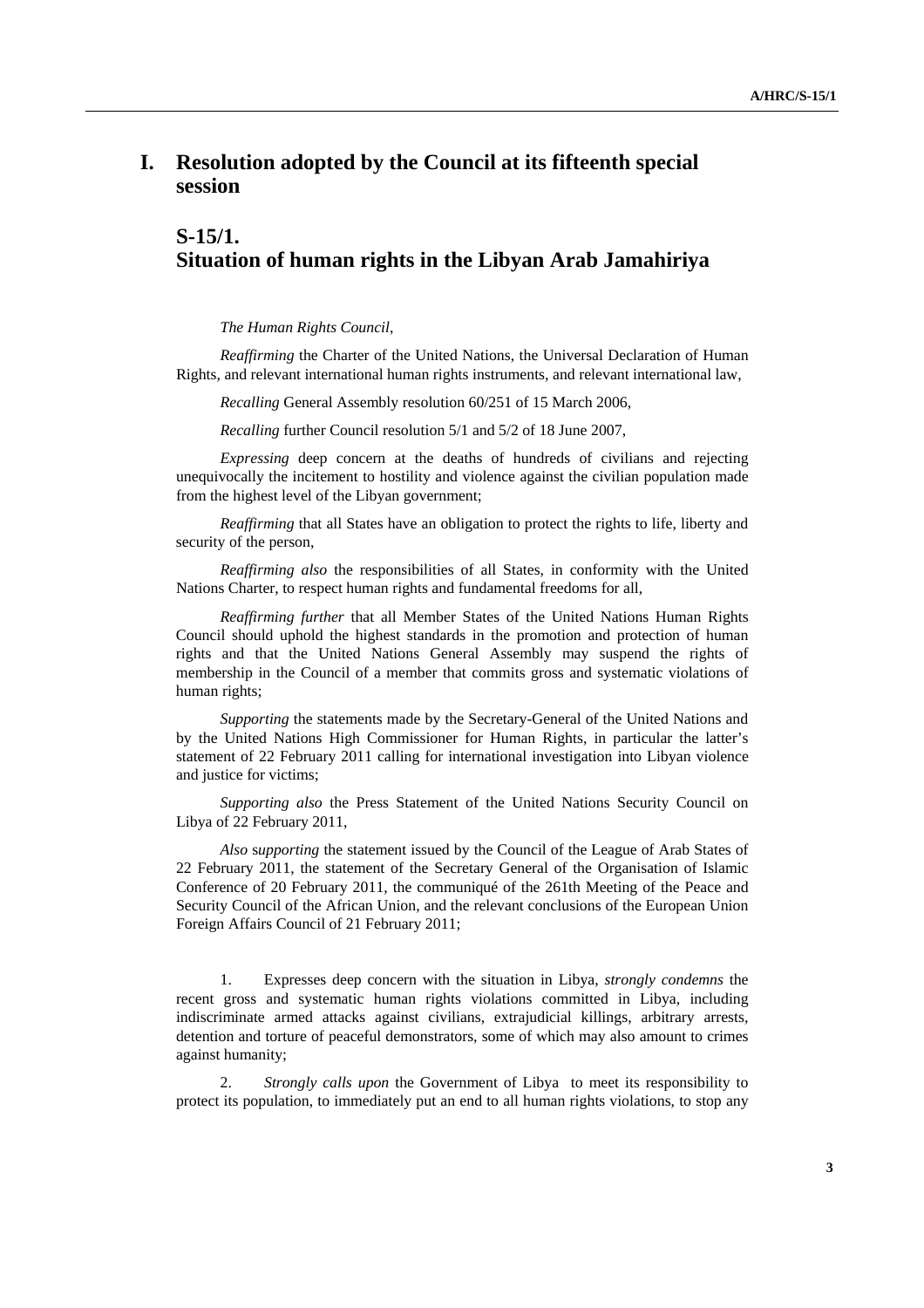attacks against civilians, and to fully respect all human rights and fundamental freedoms, including freedom of expression and freedom of assembly;

 3. *Strongly calls upon* the Government of Libya for the immediate release of all arbitrarily detained persons, including those who were detained before the recent events, as well as for the immediate cessation of intimidation, persecution and arbitrary arrests of individuals including lawyers, human rights defenders and journalists;

 4. *Urges* Libyan authorities to ensure the safety of all civilians, including citizens of third countries, to refrain from any reprisals against people who have taken part in the demonstrations, to facilitate the departure of those foreign nationals wishing to leave the country, and to allow the provision of urgent humanitarian assistance to those in need;

 5. *Also urges* Libyan authorities to immediately cease the blocking of public access to the internet and telecommunication networks

 6. *Further urges* Libyan authorities to respect the popular will, aspirations and demands of its people and to do their utmost efforts to prevent further deterioration of the crisis and to promote a peaceful solution ensuring safety for all civilians and stability for the country;

 7. *Recalls* the importance of accountability and the need to fight against impunity and in this regard stresses the need to hold to account those responsible for attacks in Libya, including by forces under government control, on civilians;

 8 *Urgently calls* for an open, inclusive, meaningful and national dialogue aimed at systemic changes responding to the will of the Libyan people and at the promotion and protection of their human rights;

 9. *Reminds* the Government of Libya to respect its commitment as a Member of the Human Rights Council to uphold the highest standards in the promotion and protection of human rights and to cooperate fully with the Council and its Special Procedures;

 10. *Calls on* the Libyan authorities to guarantee access to human rights and humanitarian organisations including human rights monitors;

 11 *Decides* to urgently dispatch an independent, international commission of inquiry, to be appointed by the President of the Council, to investigate all alleged violations of international human rights law in Libya, to establish the facts and circumstances of such violations and of the crimes perpetrated, and , where possible identify those responsible to make recommendations, in particular, on accountability measures, all with a view to ensuring that those individuals responsible are held accountable, and to report to the Council at its seventeenth session, and calls upon the Libyan authorities to fully cooperate with the Commission;

 12. *Requests* the Secretary-General and the High Commissioner to provide all administrative, technical and logistical assistance required to enable the above-mentioned commission of inquiry to fulfil its mandate;

 13. *Requests* the High Commissioner to provide an oral update to the Council at its sixteenth session on the human rights situation in Libya, and to submit a follow-up report to the seventeenth session, as well as to organize an interactive dialogue on the human rights situation in Libya during the seventeenth session of the Council;

 14. *Recommends* to the United Nations General Assembly, in view of the gross and systematic violations of human rights by the Libyan authorities, the consideration of the application of the measures foreseen in OP8 of General Assembly resolution 60/251;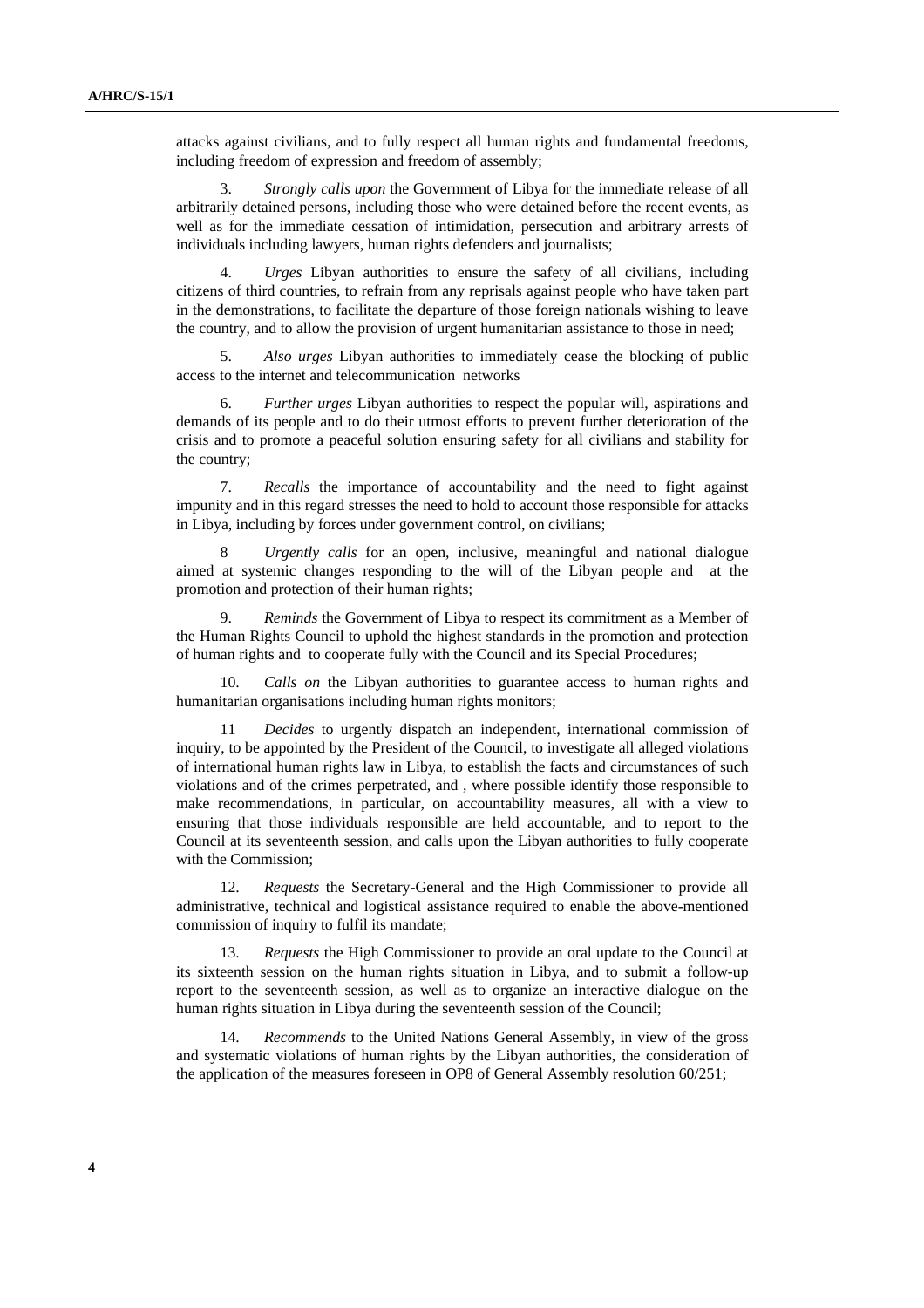15. *Decides* to remain seized of the matter.

*2nd meeting 25 February 2011* 

[adopted without a vote.]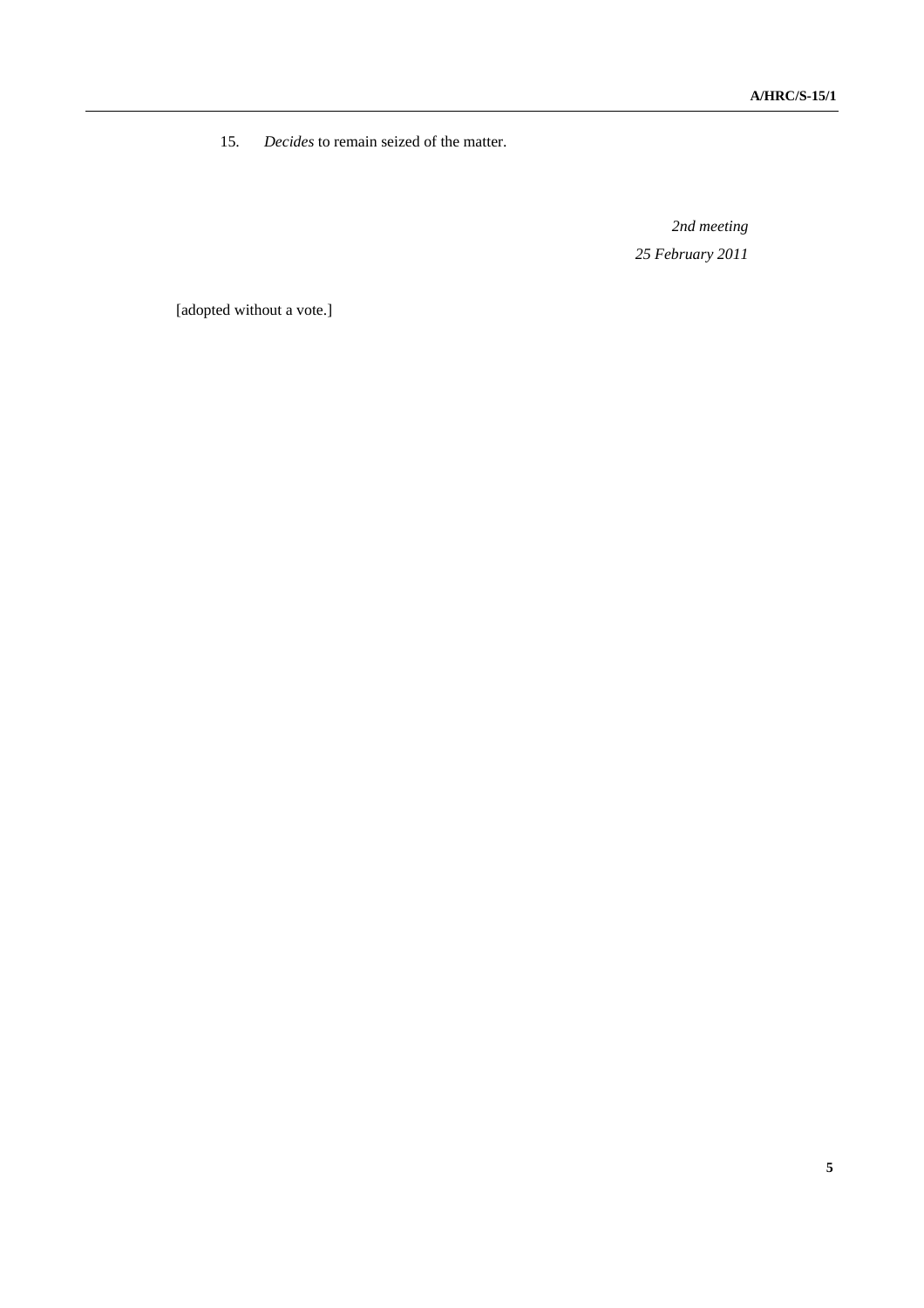### **II. Organization of work of the fifteenth special session**

1. Pursuant to paragraph 10 of General Assembly resolution 60/251, and in accordance with rule 6 of the rules of procedure of the Human Rights Council as contained in the annex to Council resolution 5/1, the Council "shall hold special sessions, when needed, at the request of a member of the Council with the support of one third of the membership of the Council".

2. On 23 February 2011, the Permanent Mission of Hungary to the United Nations Office at Geneva, on behalf of the European Union, requested the convening of a special session of the Council on 25 February 2011 to address the situation of human rights in the Libyan Arab Jamahiriya.

3. The above-mentioned request was supported by 23 States Members of the Council: Argentina, Belgium, Brazil, Chile, France, Guatemala, Hungary, Japan, Jordan, Maldives, Mexico, Norway, Poland, Qatar, Republic of Moldova, Senegal, Slovakia, Spain, Switzerland, United Kingdom of Great Britain and Northern Ireland, United States of America, Uruguay and Zambia.

4. In addition to the above-mentioned Member States, the request was also signed by the following observers of the Council: Australia, Austria, Bulgaria, Canada, Cyprus, Czech Republic, Denmark, Estonia, Finland, Germany, Greece, Honduras, Iceland, Iraq, Ireland, Israel, Italy, Latvia, Lebanon, Lithuania, Luxembourg, Malta, Monaco, New Zealand, Netherlands, Palestine, Peru, Portugal, Romania, Slovenia, Sweden, Tunisia and Turkey.

5. As more than one third of the membership of the Council supported the abovementioned request, the President of the Council convened informative consultations on the matter on 23 February 2011 and decided to convene a special session of the Council on 25 February 2011.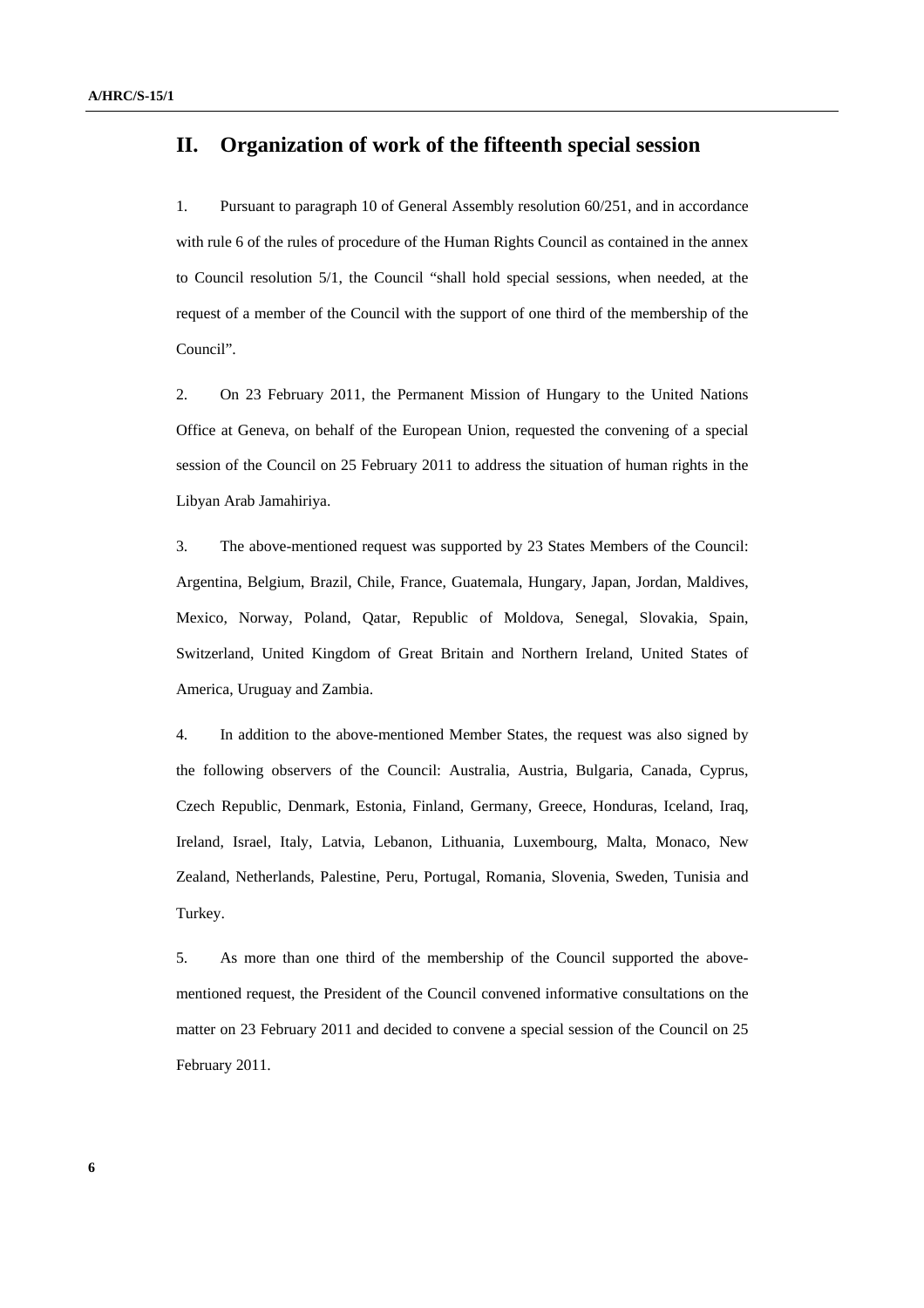#### **A. Opening and duration of the session**

6. The Council held its fifteenth special session at the United Nations Office at Geneva on 25 February 2011. It held two meetings during the session.

7. The fifteenth special session was opened by Sihasak Phuangketkeow, President of the Council.

#### **B. Attendance**

8. The special session was attended by representatives of States Members of the Human Rights Council, observer States of the Council, observers for non-Member States of the United Nations and other observers, as well as observers for United Nations entities, specialized agencies and related organizations, intergovernmental organizations and other entities, national human rights institutions and non-governmental organizations.

#### **C. Officers**

9. At its first organizational meeting of the fifth cycle, on 21 June 2010, the Council elected the following officers, who also served as officers for the fifteenth special session:

| President:                     | Sihasak Phuangketkeow (Thailand)     |
|--------------------------------|--------------------------------------|
| Vice-Presidents:               | Arcanjo Maria Do Nascimento (Angola) |
|                                | Rodolfo Reyes Rodríguez (Cuba)       |
|                                | Fedor Rosocha (Slovakia)             |
| Vice-President and Rapporteur: | Bente Angell-Hansen (Norway)         |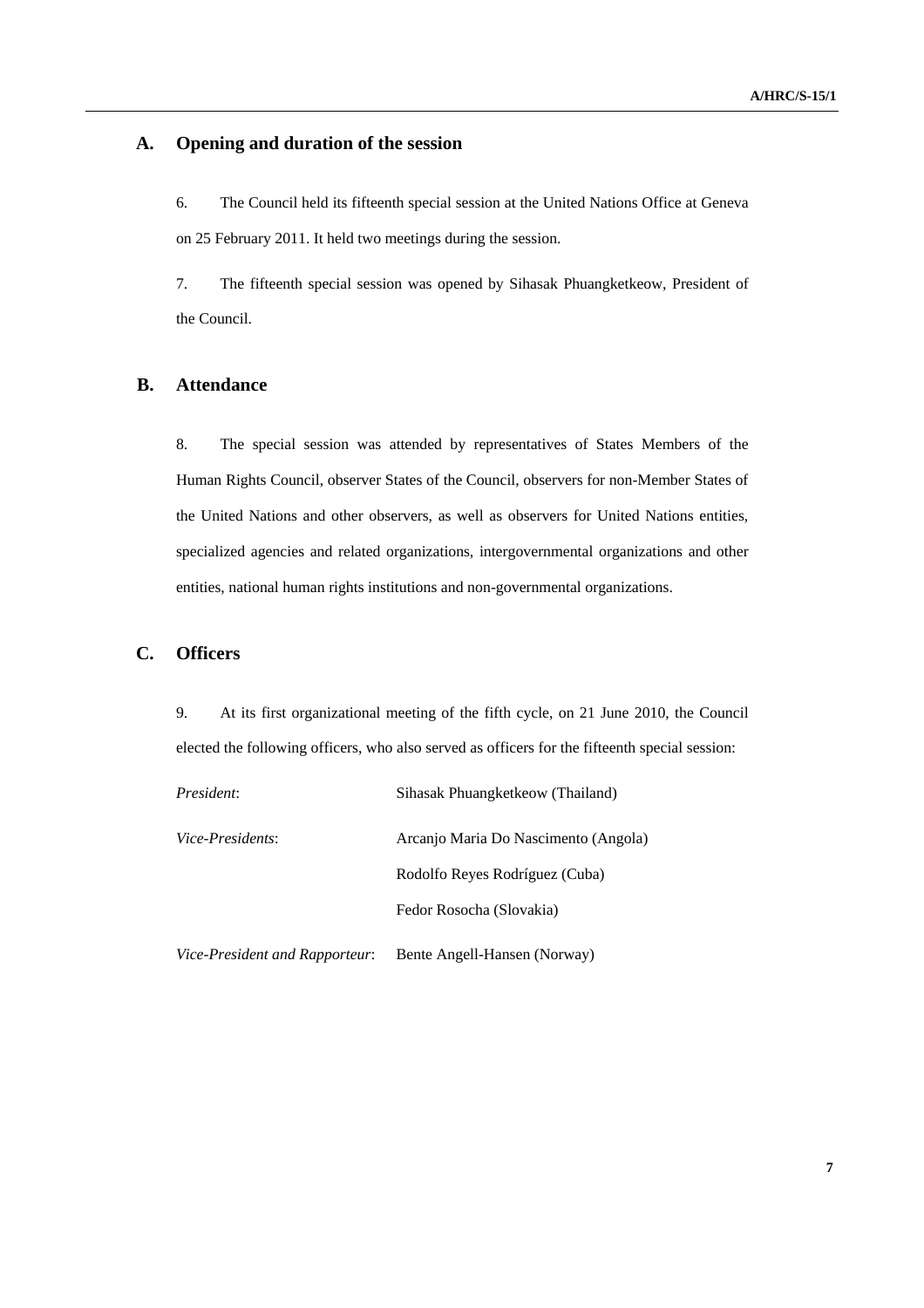#### **D. Organization of work**

10. Pursuant to paragraph 124 of the annex to Council resolution 5/1, an open-ended informative consultation was held on 23 February 2011 in preparation for the fifteenth special session.

11. At its 1st meeting, on 25 February 2011, the Council considered the organization of its work, including speaking time limits, which would be three minutes for statements by States Members of the Council and two minutes for statements by observers for non-Member States of the Council and other observers. The list of speakers would be drawn up in chronological order of registration. States Members of the Council would be given the floor first, followed by observer States and observers for United Nations entities, specialized agencies and related organizations, intergovernmental organizations and other entities, and observers of national human rights institutions and non-governmental organizations.

12. The special session was conducted in accordance with the relevant provisions contained in Council resolution 5/1.

13. At the second meeting, at the request of the representative of the Libyan Arab Jamahiriya, the Council observed one minute of silence for the victims of the recent events in the country.

#### **E. Resolution and documentation**

14. The resolution adopted by the Council at its fifteenth special session is reproduced in chapter I of the present report.

15. The list of documents issued for the fifteenth special session is contained in the annex to the present report.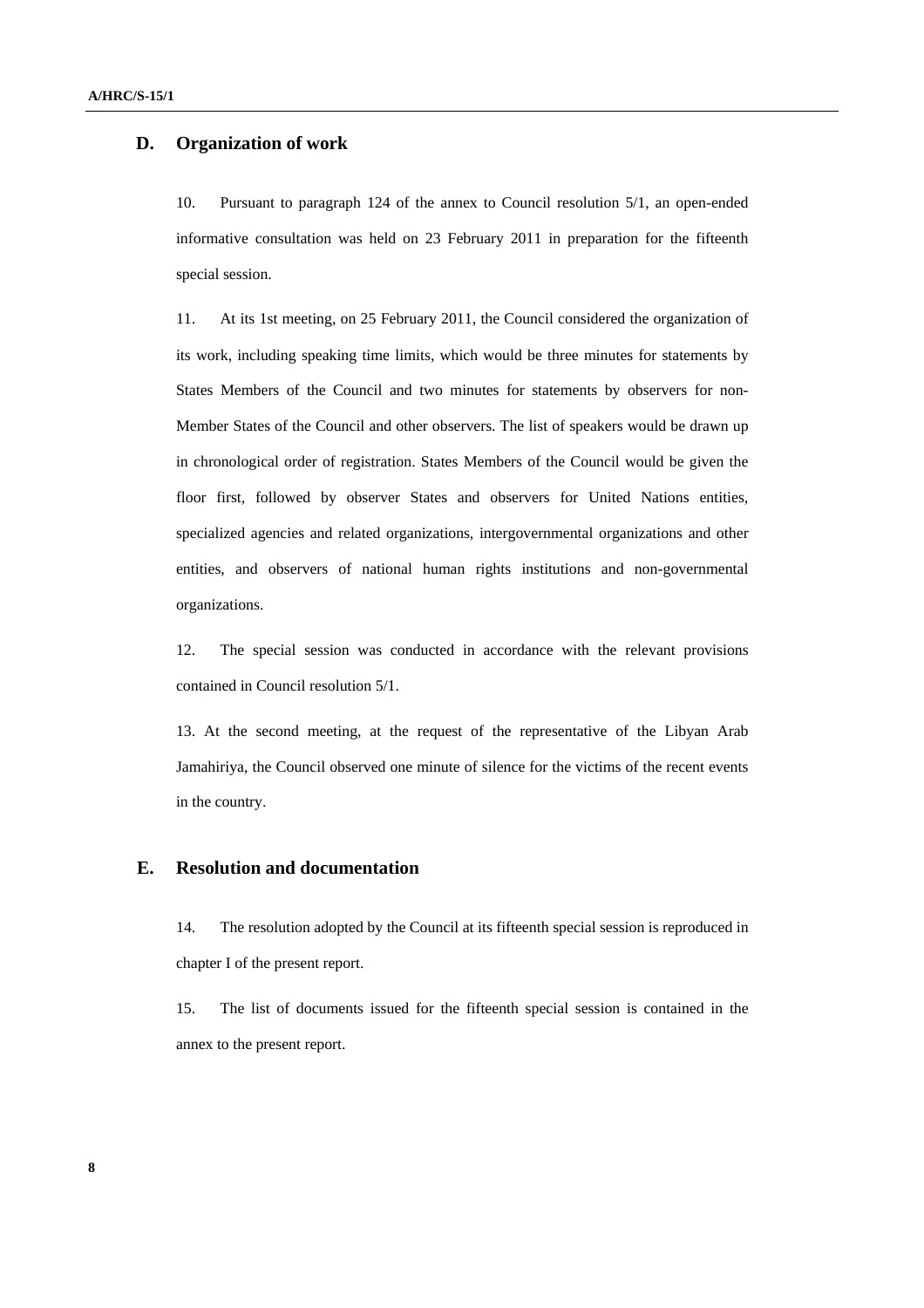#### <span id="page-8-0"></span> **F. Statements**

16. At the 1st meeting, on 25 February 2011, the United Nations High Commissioner for Human Rights made a statement.

17. At the same meeting, José Gómez del Prado, Chairperson-Rapporteur of the Working Group on the use of mercenaries as a means of violating human rights and impeding the exercise of the right of peoples to self-determination, made a statement on behalf of all Special Procedures mandate holders.

18. Also at the first and second meetings, on the same day, statements were made by the following:

 (a) States Members of the Council: Angola, Argentina, Bangladesh, Belgium, Brazil, Chile, China, Cuba, Ecuador, France, Guatemala, Hungary (on behalf of the European Union and Albania, Armenia, Bosnia and Herzegovina, Croatia, the former Yugoslav Republic of Macedonia, Iceland, Montenegro, and Serbia), Iraq<sup>[1](#page-8-0)</sup> (on behalf of the Arab Group), Japan, Jordan, Malaysia, Maldives, Mauritania, Mexico, Nigeria (on behalf of the African Group), Norway, Pakistan (on behalf of the Organization of the Islamic Conference), Poland, Qatar, Republic of Korea, Russian Federation, Saudi Arabia, Senegal, Slovakia, Spain, Switzerland, Thailand, United Kingdom of Great Britain and Northern Ireland, United States of America, and Uruguay;

 (b) Observer States of the Council: Afghanistan, Algeria, Australia, Austria, Bolivia (Plurinational State of), Botswana, Bulgaria, Canada, Colombia, Costa Rica, Czech Republic, Denmark, Germany, Honduras, India, Indonesia, Iran (Islamic Republic of), Iraq, Ireland, Israel, Italy, Kuwait, Latvia, Lebanon, Liechtenstein, Lithuania, Luxembourg, Nepal, Netherlands, New Zealand, Nicaragua, Paraguay, Peru, Philippines, Portugal, Romania, South Africa, Sudan, Sweden, Turkey, Venezuela (Bolivarian Republic of);

 $1$  Observer State speaking on behalf of States Members of the Council and observer States.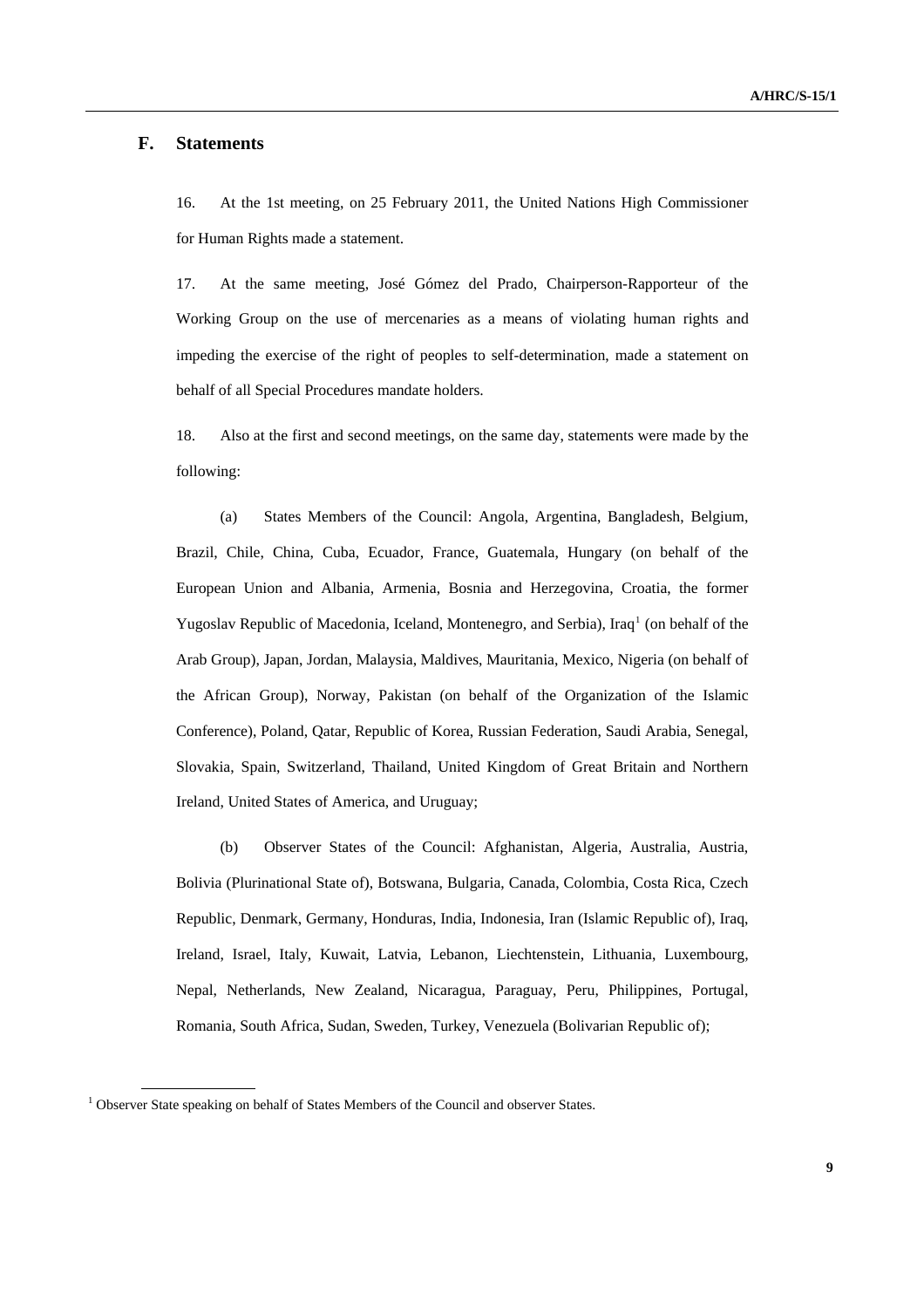(c) Observers for the Holy See and Palestine;

 (d) Observers for the following intergovernmental organizations: African Union, League of Arab States, Organization of the Islamic Conference;

 (e) Observers for the following non-governmental organizations: Amnesty International, Cairo Institute for Human Rights Studies, CIVICUS – World Alliance for Citizen Participation (also on behalf of Arab NGO Network for Development and the Global Call to Action against Poverty), Human Rights Watch, International Commission of Jurists, International Federation for Human Rights Leagues, International Humanist and Ethical Union, Maarij Foundation for Peace and Development, Mouvement contre le Racisme et pour l'Amitié entre les Peuples, Nord-Sud XXI, Reporters Sans Frontiers, United Nations Watch.

19. At the 2nd meeting, on the same day, the representative of the Libyan Arab Jamahiriya made a statement as the concerned country.

#### **G. Action on the draft proposal**

20. At the 2nd meeting, on 25 February 2011, the representative of Hungary, on behalf of the European Union, introduced draft resolution A/HRC/S-15/L.1, sponsored by Hungary, on behalf of the European Union, and co-sponsored by Australia, Austria, Belgium, Bulgaria, Cyprus, Czech Republic, Denmark, Estonia, Finland, France, Germany, Greece, Ireland, Israel, Italy, Latvia, Lithuania, Luxembourg, Malta, Netherlands, Palestine, Poland, Portugal, Romania, Slovakia, Slovenia, Spain, Sweden, United Kingdom of Great Britain and Northern Ireland. Subsequently, Argentina, Botswana, Brazil, Canada, Chile, Colombia, Costa Rica, Croatia, Guatemala, Honduras, Iceland, Japan, Jordan, Liechtenstein, Maldives, Mexico, Monaco, New Zealand, Norway, Paraguay, Peru, Qatar, Republic of Moldova, San Marino, Senegal, Serbia, St. Kitts and Nevis, Switzerland, United States of America, Uruguay and Zambia joined the sponsors.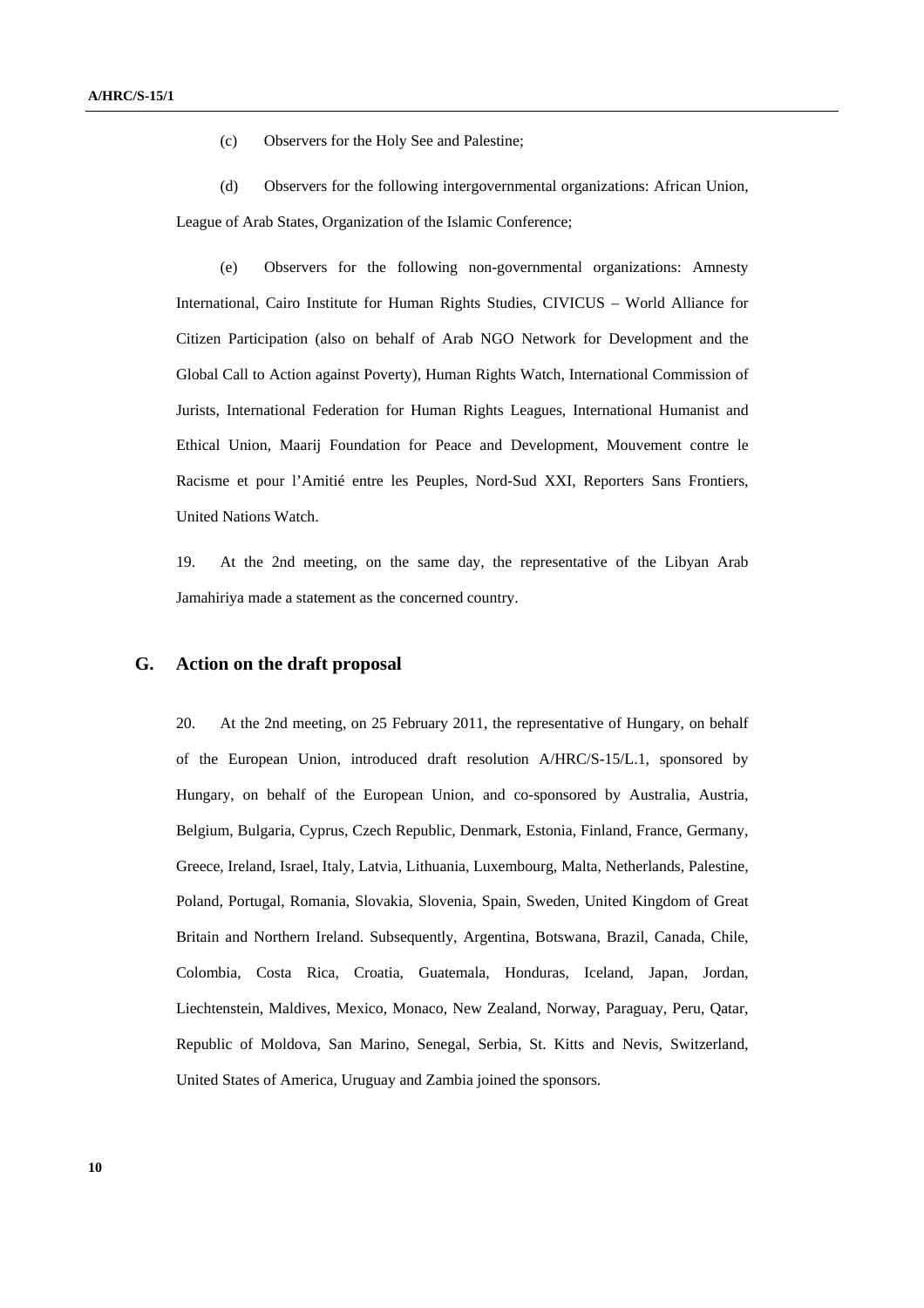21. At the same meeting, the representative of Hungary made oral revisions to the draft resolution.

22. At the same meeting, in accordance with rule 153 of the rules of procedure of the General Assembly, the attention of the Council was drawn to the estimated administrative and programme budget implications of the draft resolution.

23. At the same meeting, the representative of Brazil made general comments in relation to the draft resolution.

24. At the same meeting, the draft resolution, as orally revised, was adopted without a vote (for the text of the resolution as adopted, see chapter I).

25. Also at the same meeting, the representative of Nigeria (on behalf of the African Group), made a statement in explanation of vote after the vote.

## **III. Report of the Human Rights Council on its fifteenth special session**

26. At the 2nd meeting, on 25 February 2011, the report was adopted ad referendum and the Rapporteur was entrusted with its finalization.